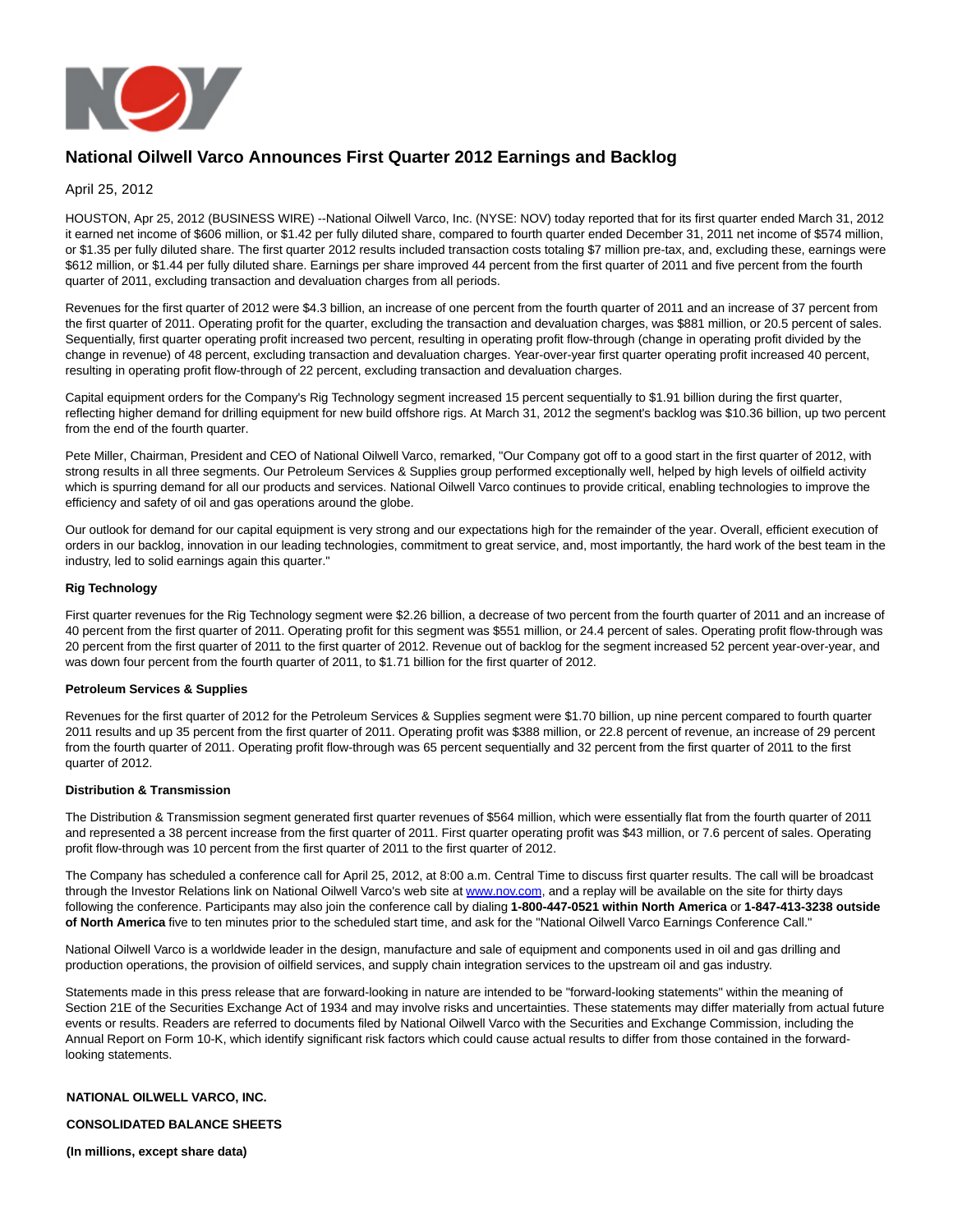|                                                                    | March 31,<br>2012 | December 31,<br>2011  |
|--------------------------------------------------------------------|-------------------|-----------------------|
|                                                                    | (Unaudited)       |                       |
| <b>ASSETS</b>                                                      |                   |                       |
| Current assets:                                                    |                   |                       |
| Cash and cash equivalents                                          | \$3,390           | \$3,535               |
| Receivables, net                                                   | 3,330             | 3,291                 |
| Inventories, net                                                   | 4,528             | 4,030                 |
| Costs in excess of billings                                        | 810               | 593                   |
| Deferred income taxes                                              | 352               | 336                   |
| Prepaid and other current assets                                   | 426               | 325                   |
| Total current assets                                               | 12,836            | 12,110                |
| Property, plant and equipment, net                                 | 2,531             | 2,445                 |
| Deferred income taxes                                              | 204               | 267                   |
| Goodwill                                                           | 6,206             | 6,151                 |
| Intangibles, net                                                   | 4,004             | 4,073                 |
| Investment in unconsolidated affiliate                             | 409               | 391                   |
| Other assets                                                       | 97                | 78                    |
|                                                                    | \$26,287          | \$25,515              |
| LIABILITIES AND STOCKHOLDERS' EQUITY                               |                   |                       |
| Current liabilities:                                               |                   |                       |
| Accounts payable                                                   | \$1,009           | \$901                 |
| <b>Accrued liabilities</b>                                         | 2,172             | 2,376                 |
| Billings in excess of costs                                        | 965               | 865                   |
| Current portion of long-term debt and short-term borrowings        | 351               | 351                   |
| Accrued income taxes                                               | 649               | 709                   |
| Deferred income taxes                                              | 299               | 214                   |
| Total current liabilities                                          | 5,445             | 5,416                 |
| Long-term debt                                                     | 159               | 159                   |
| Deferred income taxes                                              | 1,847             | 1,852                 |
| <b>Other liabilities</b>                                           | 316               | 360                   |
| <b>Total liabilities</b>                                           | 7,767             | 7,787                 |
| Commitments and contingencies                                      |                   |                       |
| Stockholders' equity:                                              |                   |                       |
| Common stock - par value \$.01; 426,184,373 and 423,900,601 shares |                   |                       |
|                                                                    |                   |                       |
| issued and outstanding at March 31, 2012 and December 31, 2011     | 4                 | 4                     |
| Additional paid-in capital                                         | 8,650             | 8,535                 |
| Accumulated other comprehensive income (loss)                      | 104               | (23)<br>$\mathcal{C}$ |
| Retained earnings                                                  | 9,658             | 9,103                 |
| Total Company stockholders' equity                                 | 18,416            | 17,619                |
| Noncontrolling interests                                           | 104               | 109                   |
| Total stockholders' equity                                         | 18,520            | 17,728                |
|                                                                    | \$26,287          | \$25,515              |
|                                                                    |                   |                       |

# **NATIONAL OILWELL VARCO, INC.**

# **CONSOLIDATED STATEMENTS OF INCOME (Unaudited)**

## **(In millions, except per share data)**

|                               | <b>Three Months Ended</b> |         |              |  |  |  |  |
|-------------------------------|---------------------------|---------|--------------|--|--|--|--|
|                               | March 31,                 |         | December 31. |  |  |  |  |
|                               | 2012                      | 2011    | 2011         |  |  |  |  |
| Revenue:                      |                           |         |              |  |  |  |  |
| Rig Technology                | \$2,259                   | \$1,608 | \$2,316      |  |  |  |  |
| Petroleum Services & Supplies | 1,704                     | 1,265   | 1,570        |  |  |  |  |
| Distribution & Transmission   | 564                       | 410     | 560          |  |  |  |  |
| Eliminations                  | (224)                     | (137)   | (187         |  |  |  |  |
| Total revenue                 | 4.303                     | 3.146   | 4.259        |  |  |  |  |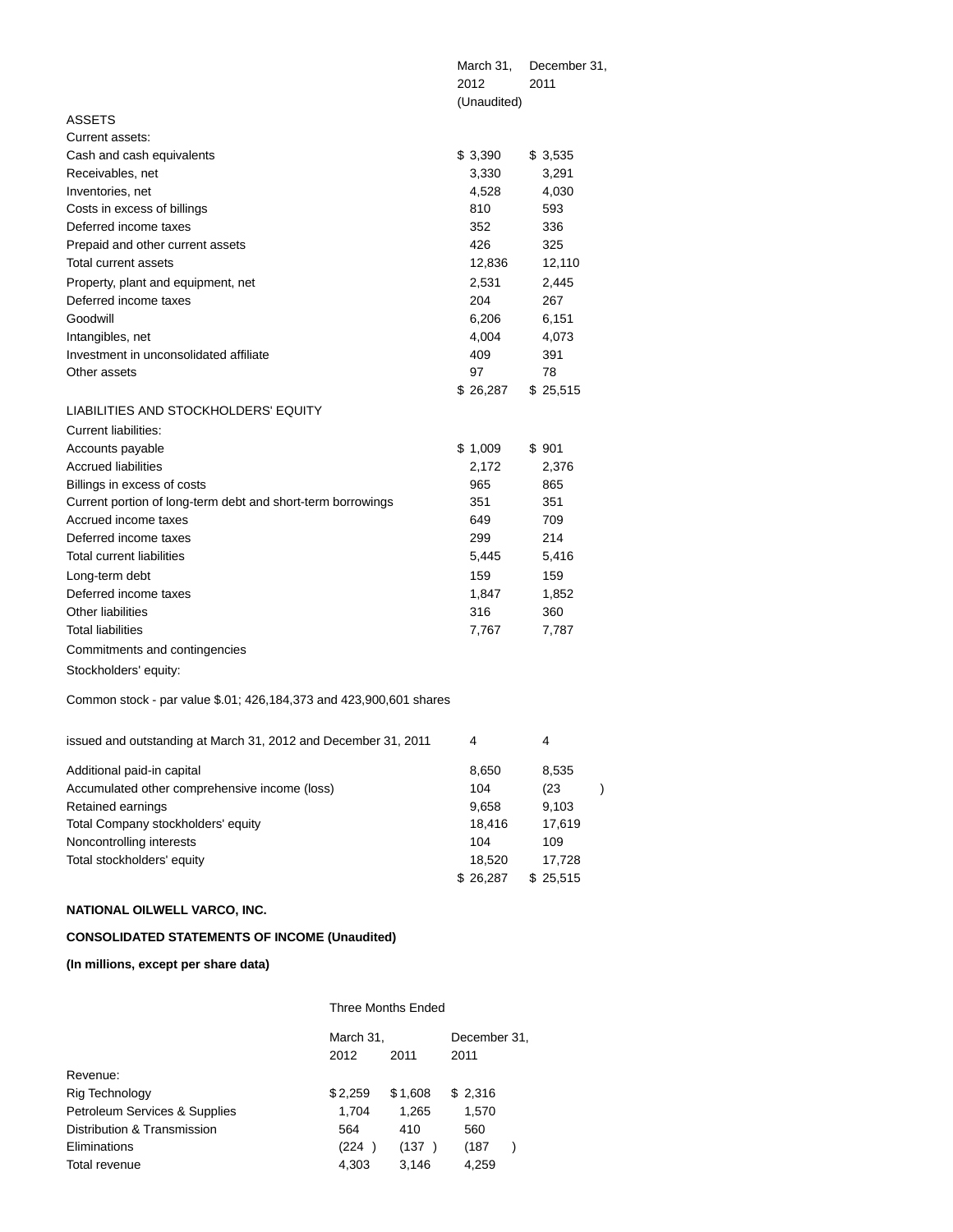| Gross profit                                      | 1,271  |               | 994    |               | 1,287  |   |
|---------------------------------------------------|--------|---------------|--------|---------------|--------|---|
| Gross profit %                                    | 29.5   | $\%$          | 31.6   | %             | 30.2   | % |
| Selling, general, and administrative              | 390    |               | 366    |               | 427    |   |
| Transaction and devaluation costs                 | 7      |               | 19     |               | 12     |   |
| Operating profit                                  | 874    |               | 609    |               | 848    |   |
| Interest and financial costs                      | (8     | $\mathcal{E}$ | (14    | $\lambda$     | (9)    |   |
| Interest income                                   | 3      |               | 4      |               | 5      |   |
| Equity income in unconsolidated affiliate         | 17     |               | 13     |               | 12     |   |
| Other income (expense), net                       | (13    | $\mathcal{E}$ | (19    | $\mathcal{E}$ | (13    |   |
| Income before income taxes                        | 873    |               | 593    |               | 843    |   |
| Provision for income taxes                        | 269    |               | 189    |               | 270    |   |
| Net income                                        | 604    |               | 404    |               | 573    |   |
| Net loss attributable to noncontrolling interests | (2)    | $\mathcal{E}$ | (3     | $\mathcal{E}$ | (1     |   |
| Net income attributable to Company                | \$606  |               | \$407  |               | \$ 574 |   |
| Net income attributable to Company per share:     |        |               |        |               |        |   |
| Basic                                             | \$1.43 |               | \$0.97 |               | \$1.36 |   |
| <b>Diluted</b>                                    | \$1.42 |               | \$0.96 |               | \$1.35 |   |
| Weighted average shares outstanding:              |        |               |        |               |        |   |
| Basic                                             | 423    |               | 420    |               | 422    |   |
| <b>Diluted</b>                                    | 426    |               | 423    |               | 425    |   |

# **NATIONAL OILWELL VARCO, INC.**

# **OPERATING PROFIT - AS ADJUSTED SUPPLEMENTAL SCHEDULE (Unaudited)**

### **(In millions)**

|                                               | <b>Three Months Ended</b> |         |               |  |              |           |     |         |      |
|-----------------------------------------------|---------------------------|---------|---------------|--|--------------|-----------|-----|---------|------|
|                                               | March 31,                 |         |               |  | December 31, |           |     |         |      |
|                                               |                           | 2012    |               |  | 2011         |           |     | 2011    |      |
| Revenue:                                      |                           |         |               |  |              |           |     |         |      |
| Rig Technology                                |                           | \$2,259 |               |  | \$1,608      |           |     | \$2,316 |      |
| Petroleum Services & Supplies                 |                           | 1,704   |               |  | 1,265        |           |     | 1,570   |      |
| Distribution & Transmission                   |                           | 564     |               |  | 410          |           |     | 560     |      |
| Eliminations                                  |                           | (224)   |               |  | (137)        |           |     | (187    |      |
| <b>Total Revenue</b>                          |                           | \$4,303 |               |  | \$3,146      |           |     | \$4,259 |      |
| Operating profit:                             |                           |         |               |  |              |           |     |         |      |
| Rig Technology                                |                           | \$551   |               |  | \$422        |           | \$  | 603     |      |
| Petroleum Services & Supplies                 |                           | 388     |               |  | 246          |           |     | 301     |      |
| Distribution & Transmission                   |                           | 43      |               |  | 28           |           |     | 45      |      |
| Unallocated expenses and eliminations         |                           | (101)   | $\rightarrow$ |  | (68)         | $\lambda$ |     | (89     |      |
| Total operating profit (before other costs)   |                           | \$881   |               |  | \$628        |           | \$. | 860     |      |
| Operating profit %:                           |                           |         |               |  |              |           |     |         |      |
| Rig Technology                                |                           | 24.4    | %             |  | 26.2         | $\%$      |     | 26.0    | $\%$ |
| Petroleum Services & Supplies                 |                           | 22.8    | ℅             |  | 19.4         | $\%$      |     | 19.2    | $\%$ |
| Distribution & Transmission                   |                           | 7.6     | ℅             |  | 6.8          | ℅         |     | 8.0     | $\%$ |
| Other unallocated                             |                           |         |               |  |              |           |     |         |      |
| Total operating profit % (before other costs) |                           | 20.5    | ℅             |  | 20.0         | $\%$      |     | 20.2    | %    |

## **NATIONAL OILWELL VARCO, INC.**

## **AS ADJUSTED EBITDA RECONCILIATION EXCLUDING TRANSACTION AND DEVALUATION COSTS**

### **(Unaudited)**

## **(In millions)**

|                                                          | Three Months Ended |              |             |  |  |  |
|----------------------------------------------------------|--------------------|--------------|-------------|--|--|--|
|                                                          | March 31.          | December 31, |             |  |  |  |
|                                                          | 2012               | 2011         | 2011        |  |  |  |
| Reconciliation of EBITDA excluding other costs (Note 1): |                    |              |             |  |  |  |
| GAAP net income attributable to Company                  | \$606              |              | \$407 \$574 |  |  |  |
| Provision for income taxes                               | 269                | 189          | 270         |  |  |  |